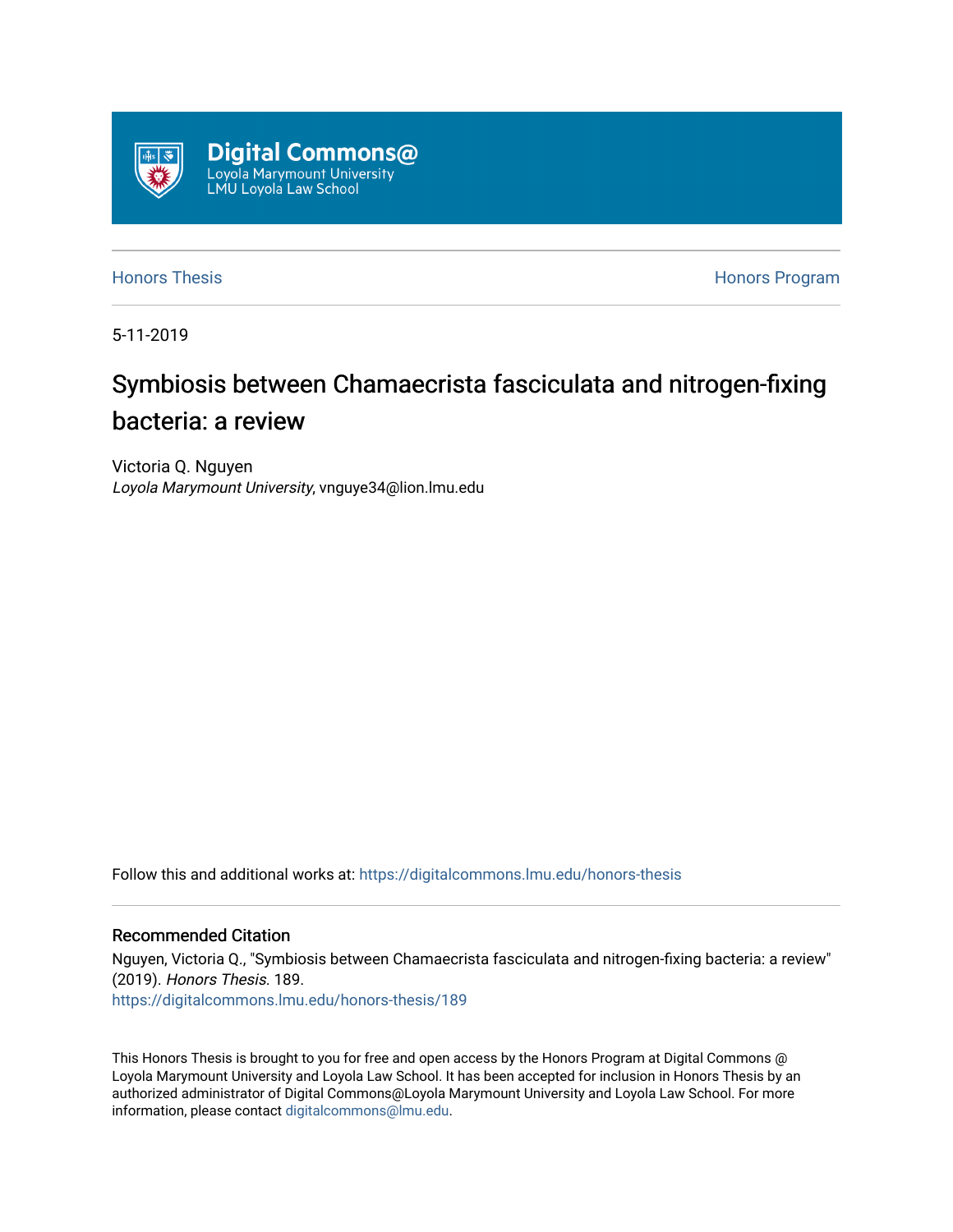

# **Symbiosis between** *Chamaecrista fasciculata* **and nitrogen-fixing bacteria: a review**

A thesis submitted in partial satisfaction

of the requirements of the University Honors Program

of Loyola Marymount University

by

**Victoria Nguyen**

**May 10th, 2019**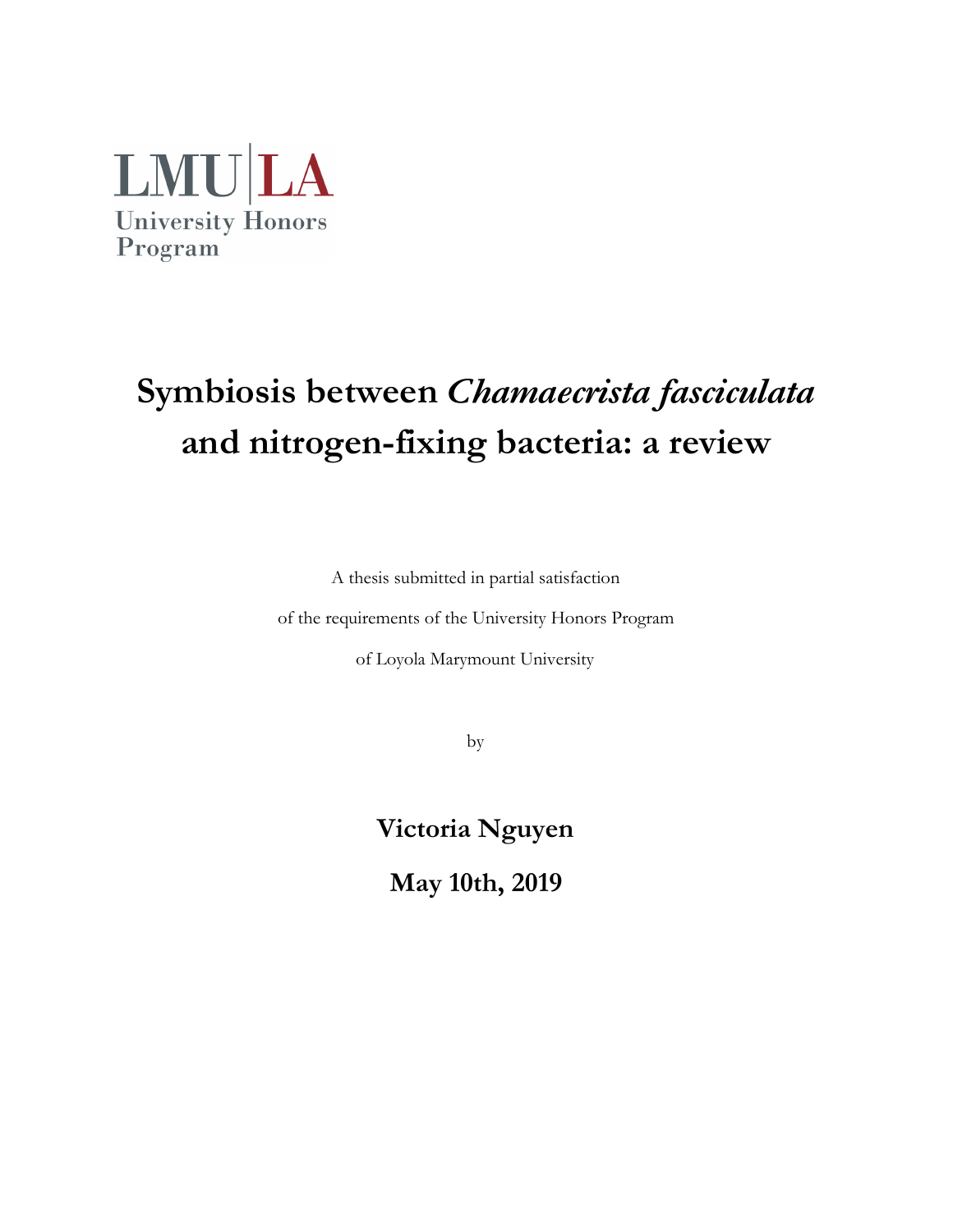#### **ABSTRACT**

Nitrogen-fixing bacteria reside in nodules on roots of legumes. Within these nodules, they convert nitrogen gas to ammonia, a bioavailable form of nitrogen that the plant can use for nutrition. Although the vast majority of legumes form nodules, members of the Caesalpinioideae subfamily generally do not nodulate and are instead characterized by bacteria that remain in the infection thread during nitrogen fixation. As one of the few genera within this subfamily capable of nodulation, *Chamaecrista* presents a rare opportunity to study the symbiosis between primitive legumes and nitrogen fixing bacteria. Observing nitrogen fixation in *Chamaecrista* allows for a greater understanding of less advanced mechanisms of nitrogen fixation which can potentially be conferred to plants that are not legumes. Previous literature regarding legume rhizobium symbiosis, however, is primarily focused on Papilionidae legumes. Therefore, this review aims to synthesizes literature on nodulation in primitive legumes to further characterize the process of nitrogen fixation in *Chamaecrista*.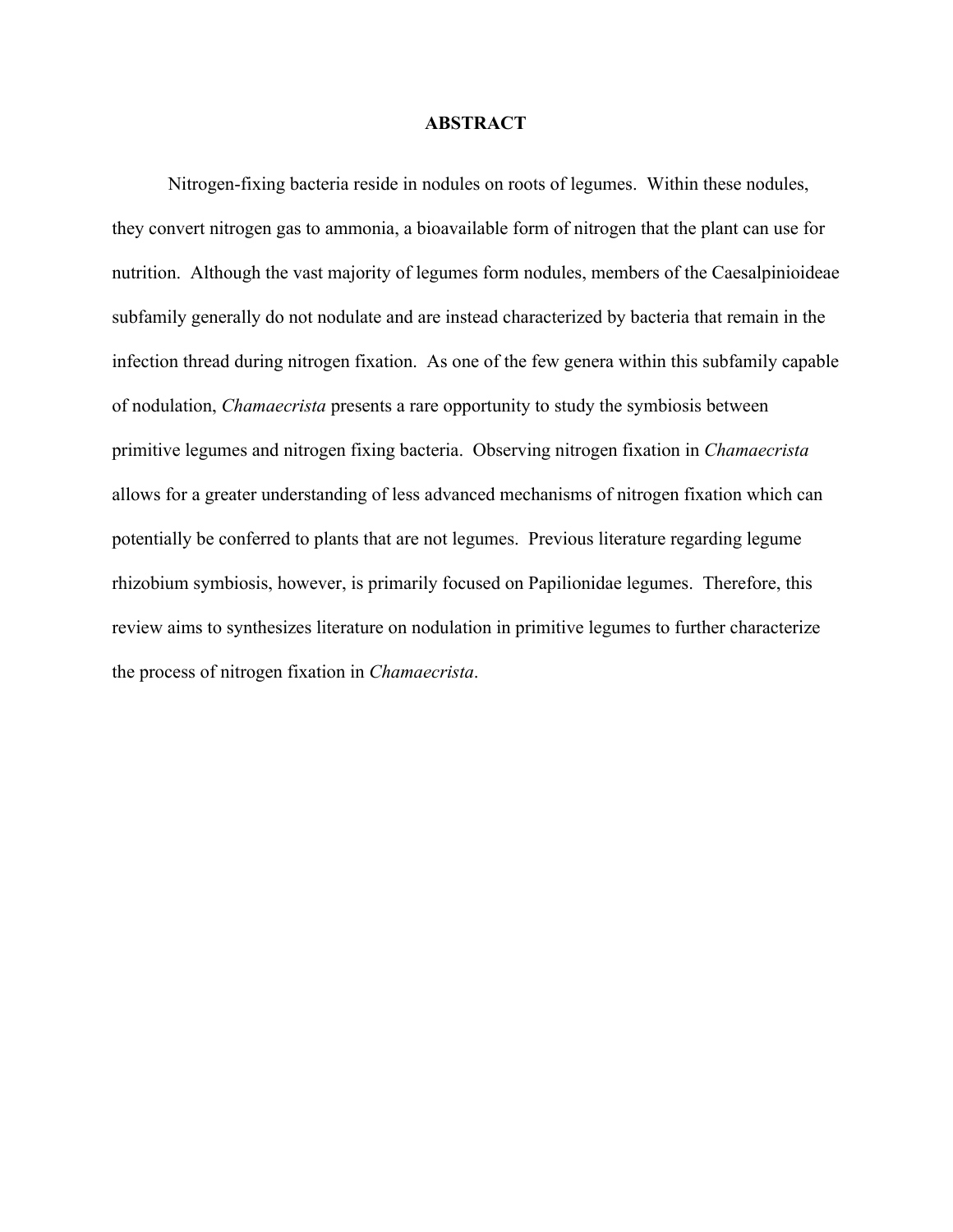#### **Introduction**

As a major component of compounds involved in cell structure and metabolism, nitrogen is one of the most essential nutrients for plant growth. Deemed a macronutrient, nitrogen is found at concentrations of parts per million or billion within plant tissues where it is assimilated into many important biomolecules such as proteins, nucleic acids, hormones, coenzymes, and chlorophyll (Novoa and Loomis, 1981). Nitrogen deficiencies, therefore, significantly impact plant development and often result in the reduction of foliage, root length, and shoot length (Zhao et al. 2005). Despite its abundance in the air, atmospheric nitrogen is not bioavailable due its stable triple bond and must be converted to other forms such as ammonium, nitrites, and nitrates in order for plants to access the nitrogen. This process of nitrogen fixation is extremely energy intensive and can be achieved through lightning, nitrogen fixing bacteria, and the Haber Bosch method. However, nitrogen bioavailability is still reduced by processes that remove nitrogen from the soil such as denitrification, ammonia volatilisation, and leaching (Cameron et al. 2013).

Consequently, croy yield and plant growth in general is often limited by nitrogen. To produce one ton of grain, crops such as wheat, corn, and rice need around 20-40 kg of soil N ha<sup>-1</sup> over a period of 3-5 months (Peoples and Craswell, 1992). To satisfy the nitrogen requirement of these crops, farmers usually employ the use of nitrogen fertilizers or microorganisms to improve soil quality. However, synthetic nitrogen fertilizers, while effective, can increase the risk of ammonia volatilisation and further harm the environment through runoff (Cameron et al. 2013). In contrast, soil bacteria known as *Rhizobium* fix nitrogen just as efficiently with far less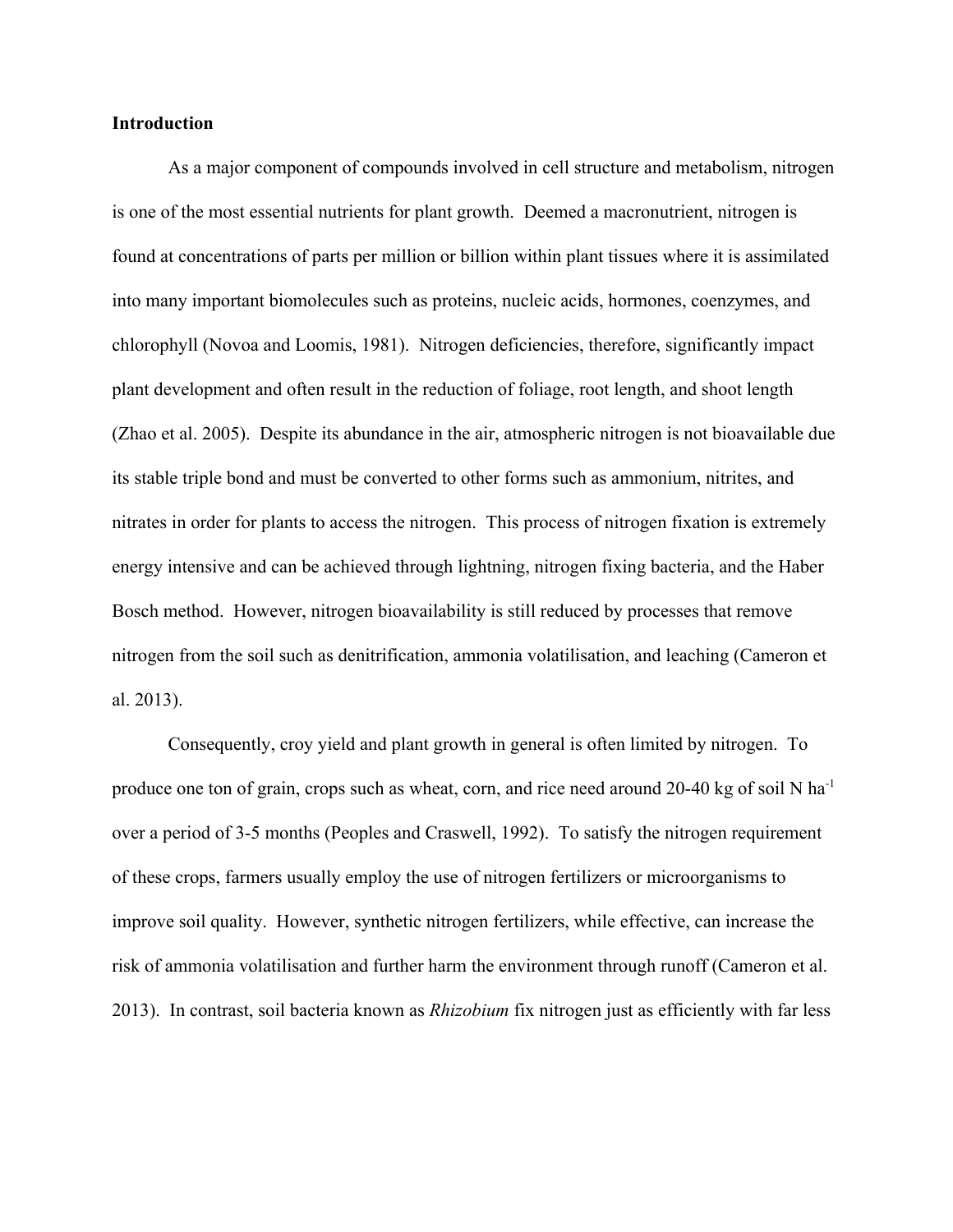environmental damage. In fact, the majority of biologically fixed nitrogen on Earth is produced by these nitrogen fixing bacteria (Halbleib and Ludden, 2002).

Nitrogen fixing bacteria (also known as diazotrophic bacteria) are therefore extremely useful to plants, especially in nitrogen poor soils. These bacteria employ the use of the nitrogenase enzyme complex which is comprised of two protein components: dinitrogenase and dinitrogenase reductase. Both proteins are the product of nitrogen fixation (*nif*) genes, with dinitrogenase coming from the *nifD* and *nifK* genes and dinitrogen reductase coming from the *nifH* gene (Huergo et al. 2005). Together, these proteins help convert nitrogen gas to ammonia, a bioavailable form of nitrogen that plants can use for nutrition. This process however is extremely energy intensive, coming at the cost of 16 ATP (Igarashi and Seefeldt, 2003). Engaging in a symbiotic relationship with plants greatly helps with this cost.

The ability of diazotrophic bacteria to fix nitrogen is highly reliant on this symbiotic relationship as free living *Rhizobium* are not able to fix nitrogen. These bacteria reside within structures called nodules that grow on the roots of legumes. Here they fix nitrogen in exchange for housing and food provided by the plant. The photosynthates/carbohydrates provided are used to generate the ATP that is then used to reduce nitrogen. The nodule environment is also critical for the process of nitrogen fixation. Dinitrogen reductase does not function well in the presence of oxygen. However, legumes produce leghemoglobin which functions in a similar way to hemoglobin by binding oxygen within the plant and consequently, maintaining an anaerobic environment so that dinitrogen reductase is stable enough to work. The oxygen is then carried to the bacteria so that oxidative phosphorylation can still occur and drive nitrogen fixation (Igarashi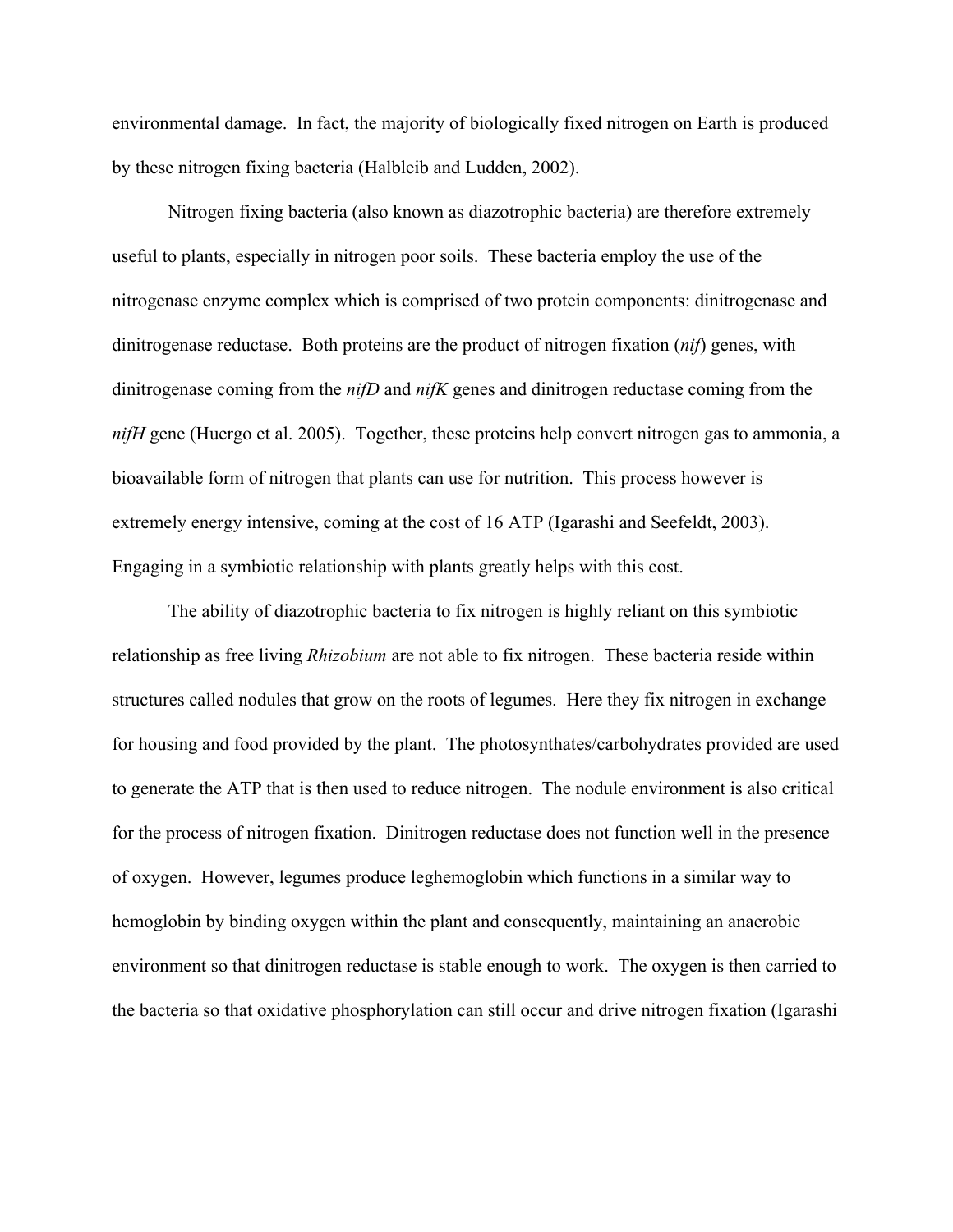and Seefeldt, 2003). In this way, the carefully maintained environment within the nodule increases the efficiency of nitrogen fixation.

The process of nodule formation starts with the accumulation and release of flavonoids by legume roots. This attracts nearby *Rhizobium* which then express nodulation genes and subsequently, create Nod Factor (Franssen et al. 1992). Upon recognizing this Nod factor, the plant begins the process of nodule formation. Infection begins when the bacteria attach to the root hair where Nod factor causes the root hair to curl in a way where the Rhizobia become trapped (root hair curling is called a shepherd's crook). The process of attachment is aided by exopolysaccharides which enhance bacterial adhesion and survival (Backer et al. 2018). The root hair invaginates and along the epidermal and cortical cells, an infection thread is formed in which the bacteria multiply. The infection thread then grows from the root hair to the developing nodule and once it reaches the nodule, the bacteria are released into the host cell cytoplasm within a symbiosome, where they continue to develop into the rhizobium symbiotic form known as the bacteroid.

Nodule formation is a characteristic of many legumes, giving these plants an evolutionary advantage in terms of nitrogen stress. However, not all legumes can nodulate. The Leguminosae family consists of three sub-families: Caesalpinioideae, Mimosoideae and Papilionoideae. Legumes within the Caesalpinioideae subfamily are considered to be evolutionarily primitive and many of them are not known to nodulate. However, 23% of the Caesalpinioideae legumes are known to nodulate (Pueppke and Broughton 1999). Caesalpinioideae legumes that are able to do so generally fall within the Caesalpiniae tribe, although the *Chamaecrista* genus (which lies in the Cassiae tribe) is also known to form nodules . Thus, it is suggested that the nodulation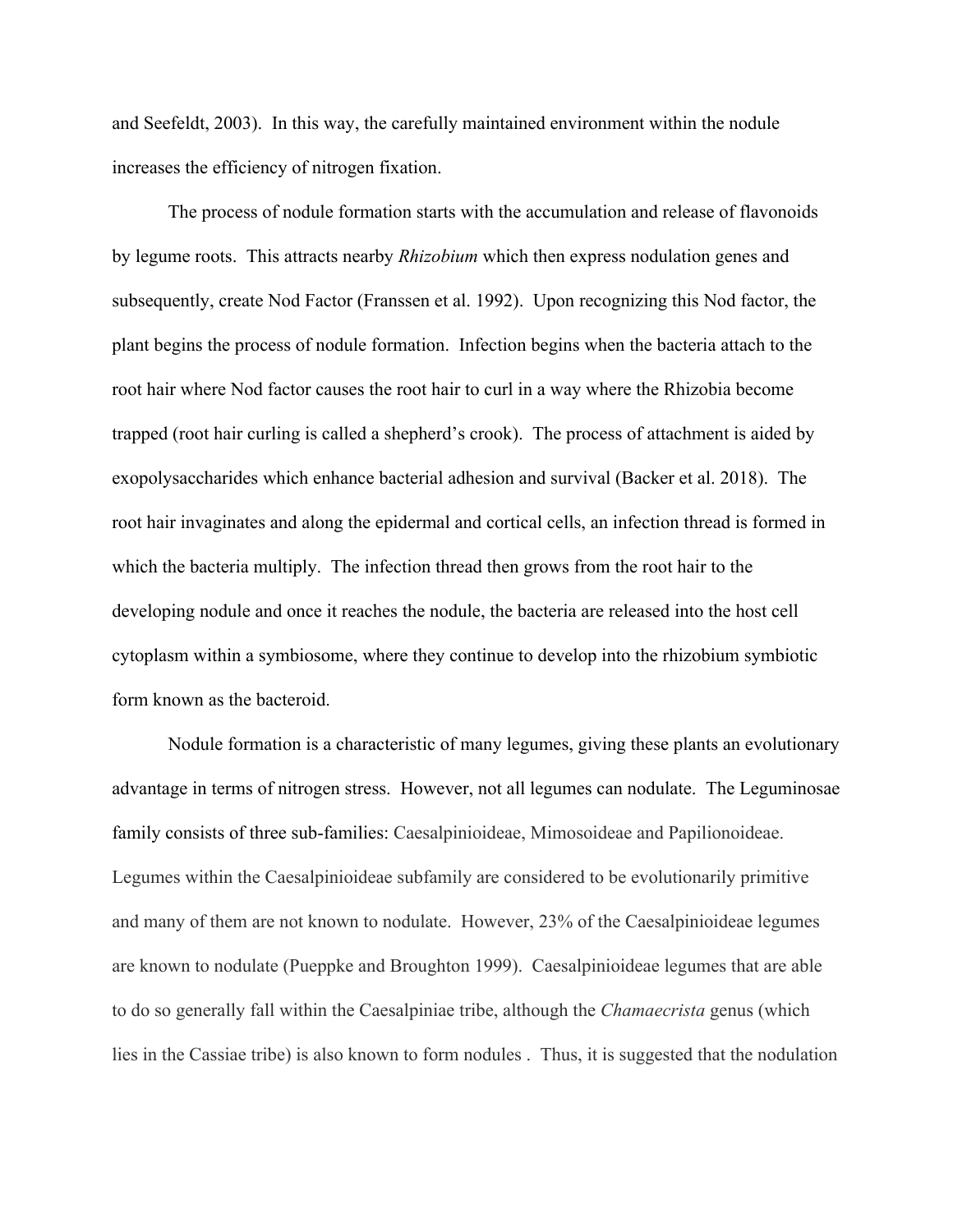independently evolved in *Chamaecrista* (Doyle 1998). These nodulating, Caesalpinioideae legumes are distinguished by "primitive" nodules in which infection occurs through intercellular spread in a "fixation thread" rather than by an infection thread (Naisbitt et al. 1992)). It is proposed that the infection thread evolved in infected cells and then expanded to earlier stages of infection such as root hair entry (de Faria et al. 1987). Additionally, the rhizobium symbiotic form of bacteria remain within these infection thread like structures during nitrogen fixation (Naisbitt et al. 1992). This differs from the nodulation process in more advanced legumes where the *Rhizobium* are released into the host cell cytoplasm in symbiosomes where they then develop into the bacteroid form.

 It is suggested that nitrogen fixing bacteria co-evolved alongside legumes to establish the symbiotic relationship that exists in most legumes today (Martinez-Romero, 2009). Several hypotheses involve the replacement of *Bradyrhizobium* (which is thought of by many as the ancestral symbiont) by *Rhizobium* and the replacement of ɑ bacteria with β bacteria in South American legumes (Martinez-Romero, 2009). A deeper investigation into the symbiotic relationship between nitrogen fixing bacteria and *Chamaecrista* may reveal how the process evolved in more advanced symbioses and allow for a better understanding of less advanced mechanisms of nitrogen fixation that may potentially be conferred to non legume plants. However, most literature primarily analyzes the symbiosis in Papilionoideae legumes which includes more advanced genera such as peas and beans. Therefore, this review aims to synthesize previous research on nodulation in primitive legumes to further characterize the process of nitrogen fixation in *Chamaecrista*.

#### **Nodulation of** *Chamaecrista* **Species**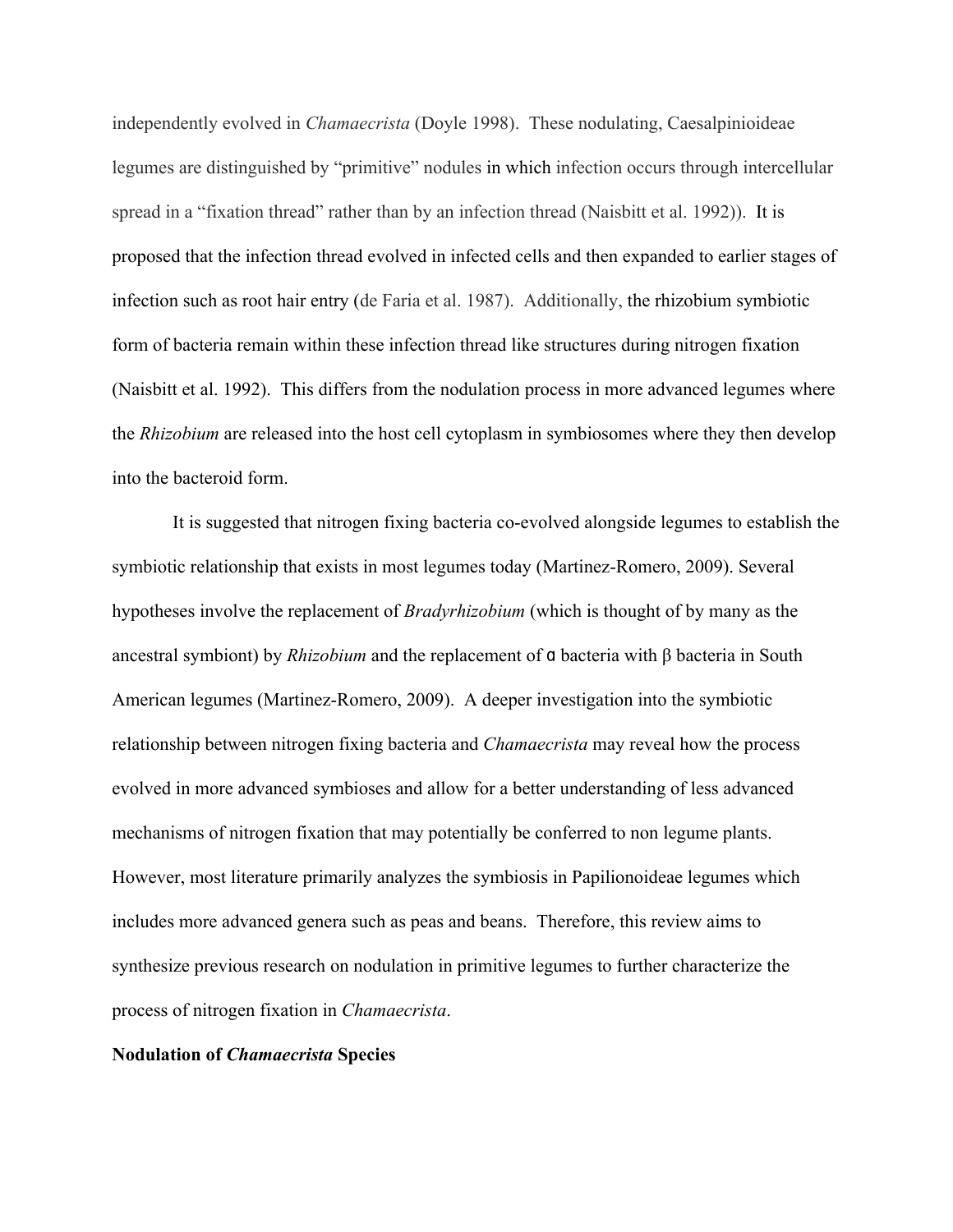Nodules in herbaceous *Chamaecrista* are more similar than other to nodules of other Caesalpinioideae legumes in that the bacteroids are located within actual symbiosomes as opposed to a fixation thread (dos Santos et al., 2017). Because *Chamaecrista* displays an absence of polyploidy, it is suggested that polyploidy is a necessary requirement for nodulation and that polyploidy may have occurred after the evolution of nodulation. Additionally, research involving nodulation in *P. andersonii*, a non legume, suggest that a Myc factor receptor served as a Nod factor receptor and that the Myc and Nod factor are structurally similar. Because *Chamaecrista* predates the polyploidy seen in other legumes, it was concluded then that one receptor (CfNFP) controls mycorrhization and *Rhizobium* symbiosis (den Camp et al., 2011). Furthermore, studies have found that non symbiotic hemoglobin evolved into leghemoglobin in the Caesalpinioideae family. Therefore, the hemoglobin found in *C. fasciculata* fall somewhere between non symbiotic hemoglobins and leghemoglobins, making it somewhat of an ancestral leghemoglobin (Gopalasubramaniam et al., 2008).

The vast majority of studies examining symbionts of native *Chamaecrista* species have suggested that they are preferentially nodulated by *Bradyrhizobium*. However, the gene sequences (both core and symbiotic) of *Chamaecrista* symbionts vary between regions, suggesting that divergent evolution occurred. *Bradyrhizobium* symbionts in Brazil were not genetically similar to bradyrhizobia in other caesalpinioid legumes, suggesting that these strains were more specific to *Chamaecrista* (dos Santos et al. 2017). In contrast, *Chamaecrista* symbionts in India displayed a similarity to rhizobia capable of nodulating other local legumes (Rathi et al. 2018). It is suggested however that environmental factors such as soil pH impact the rhizobium legume symbiotic relationship because many of the bacteria found in nodules of the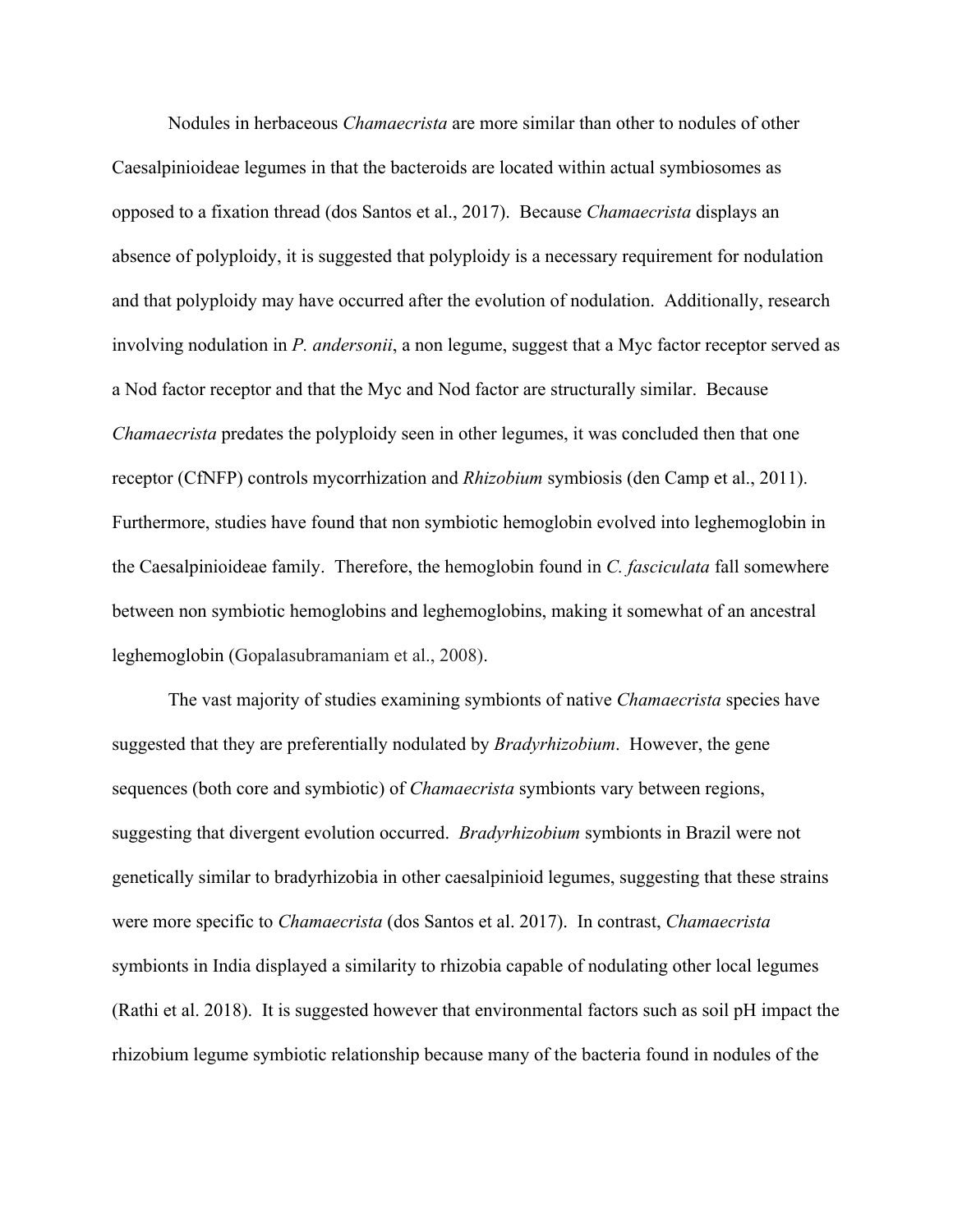native legumes such as *Chamaecrista* were acid tolerant and included bacteria such as *Bradyrhizobium* and *Burkholderia* (dos Santos et al. 2017)

It was found in lab that *Rhizobium* sp. Strain NGR234 and *Rhizobium fredii* USDA257, both model bacteria that have an exceptionally broad host range, are also able to nodulate some legumes in the Caesalpinioideae subfamily such as *Delonix regia* and *Chamaecrista fasciculata* (Pueppke and Broughton 1999). Most of the nodules formed on the Caesalpinioideae legumes were not nitrogen fixing. The exception to this was *Chamaecrista fasciculata* inoculated with NGR234 which displayed effective nodules. Other species of *Chamaecrista* tested in this study were not able to form nodules when inoculated with either bacteria.

This ability of *Chamaecrista fasciculata* to be nodulated by *Rhizobium* species is explored in other studies. Previously, it has been shown that *C. fasciculata* formed nodules when inoculated with *Rhizobium tropici* Strain UMR 1899 (Pennington and Fujishige 2017). These nodules while pink, indicating that they were nitrogen fixing, were not completely effective as the plants still showed symptoms of nitrogen deficiency (Fig 1). *Chamaecrista fasciculata* inoculated with *Burkholderia tuberum* produced small white bumps known as pseudonodules and plants showed signs of severe nitrogen deficiency, both of which point to a lack of nitrogen fixation (Fig 2). Interestingly, when co-inoculated with both *R. tropici* and *B. tuberum*, the plants formed healthy pink nodules and were very green (Fig. 3). This data suggests that ɑ bacteria (*R. tropici*) and β bacteria (*B. tuberum*) cannot individually produce effective nitrogen fixing nodules, but are able to do so together. While it is unknown whether *R. tropici* or *B. tuberum* is responsible for nitrogen fixation during this process, *Chamaecrista* inoculated with an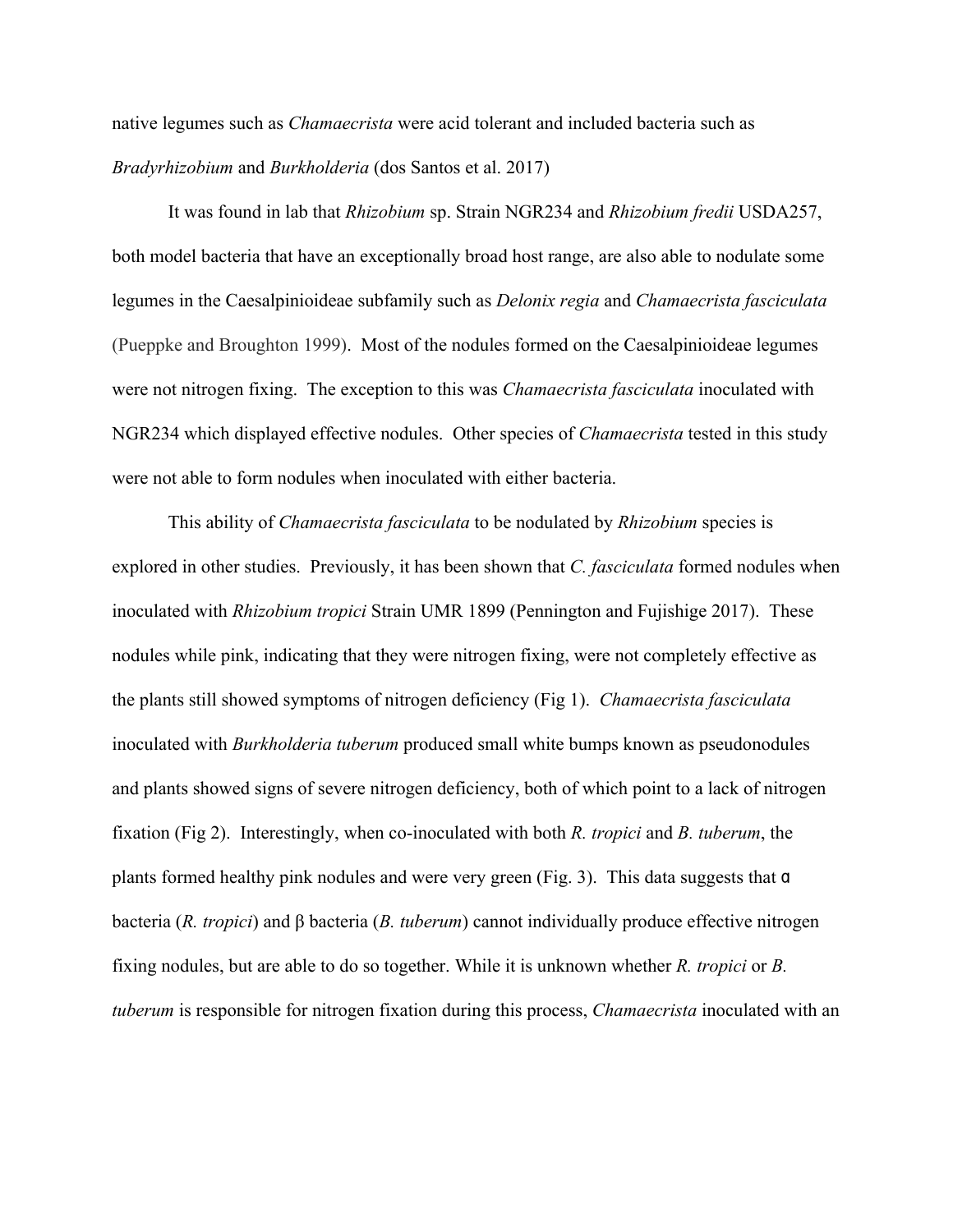*R. tropici* mutant in which the *nifH* gene was knocked out showed more severe symptoms of nitrogen deficiency than plants inoculated with the wild type.

# **Conclusion**

Therefore, future experiments would observe which bacteria species (*R. tropici* or *B. tuberum*) expressed the *nifH* gene by creating an *R. tropici* mutant in which this gene was knocked out and then observing if plants co-inoculated with the *R. tropici* mutant and *B. tuberum* still showed signs of nitrogen deficiency and/or pink nodules. This experiment would repeated with a *B. tuberum* mutant to further characterize the *nifH* expression of these two bacteria in *Chamaecrista fasciculata*. By performing such experiments, it is possible to further understand the process of co-evolution that occurred in plants and rhizobacteria that allowed for a successful symbiosis.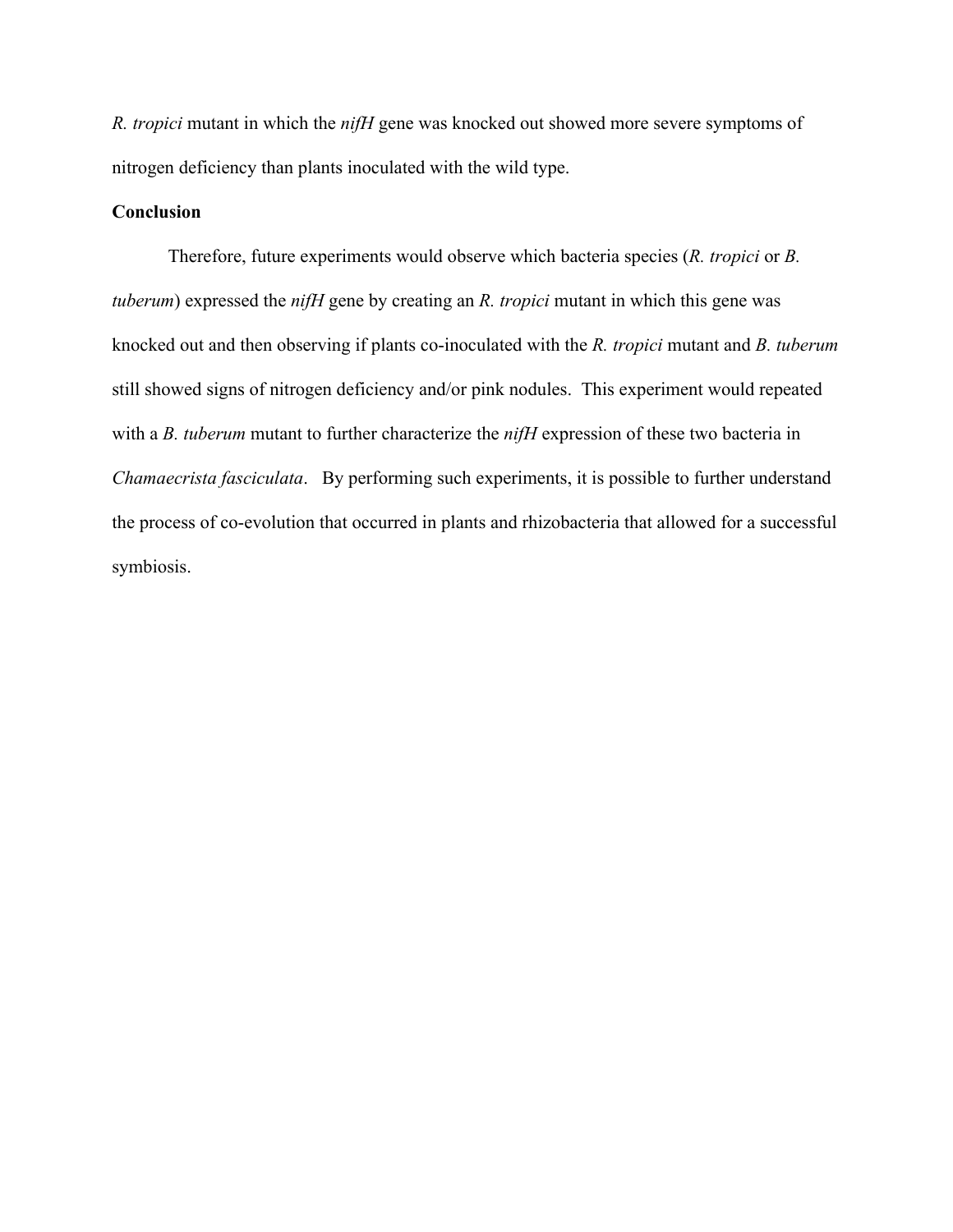# **Literature Cited**

- Backer, R., Rokem, J. S., Ilangumaran, G., Lamont, J., Praslickova, D., Ricci, E., ... & Smith, D. L. (2018). Plant growth-promoting rhizobacteria: context, mechanisms of action, and roadmap to commercialization of biostimulants for sustainable agriculture. Frontiers in plant science, 9.
- Cameron, K. C., Di, H. J., & Moir, J. L. (2013). Nitrogen losses from the soil/plant system: a review. *Annals of Applied Biology*, *162*(2), 145-173.
- Cannon SB, Ilut D, Farmer AD, Maki SL, May GD, Singer SR, et al. (2010) Polyploidy Did Not Predate the Evolution of Nodulation in All Legumes. PLoS ONE 5(7): e11630.
- Den Camp, R. O., Streng, A., De Mita, S., Cao, Q., Polone, E., Liu, W., ... & Bisseling, T. (2011). LysM-type mycorrhizal receptor recruited for rhizobium symbiosis in nonlegume Parasponia. *Science*, *331*(6019), 909-912.
- Doyle, J. J. (1998). Phylogenetic perspectives on nodulation: evolving views of plants and symbiotic bacteria. *Trends in Plant Science*, *3*(12), 473-478.
- Faria, S. M. D., McInroy, S. G., & Sprent, J. I. (1987). The occurrence of infected cells, with persistent infection threads, in legume root nodules. *Canadian Journal of Botany*, *65*(3), 553-558.
- Franssen, H. J., Vijn, I., Yang, W. C., & Bisseling, T. (1992). Developmental aspects of the Rhizobium-legume symbiosis. Plant Molecular Biology, 19(1), 89-107.
- Gopalasubramaniam, S. K., Kovacs, F., Violante-Mota, F., Twigg, P., Arredondo-Peter, R. and Sarath, G. (2008), Cloning and characterization of a caesalpinoid (Chamaecrista fasciculata) hemoglobin: The structural transition from a nonsymbiotic hemoglobin to a leghemoglobin. Proteins, 72: 252–260. doi:10.1002/prot.21917
- Halbleib, C. M., and Ludden, P. W. (2002). Regulation of biological nitrogen fixation. *Journal of Nutrition* 132, 1081-1084.
- Huergo, L. F., Souza, E. M., Steffens, M. B., Yates, M. G., Pedrosa, F. O., & Chubatsu, L. S. (2005). Effects of over-expression of the regulatory enzymes DraT and DraG on the ammonium-dependent post-translational regulation of nitrogenase reductase in Azospirillum brasilense. *Archives of microbiology*, *183*(3), 209-217.
- Igarashi, R. Y., & Seefeldt, L. C. (2003). Nitrogen fixation: the mechanism of the Mo-dependent nitrogenase. *Critical Reviews in Biochemistry and Molecular Biology*, *38*(4), 351-384.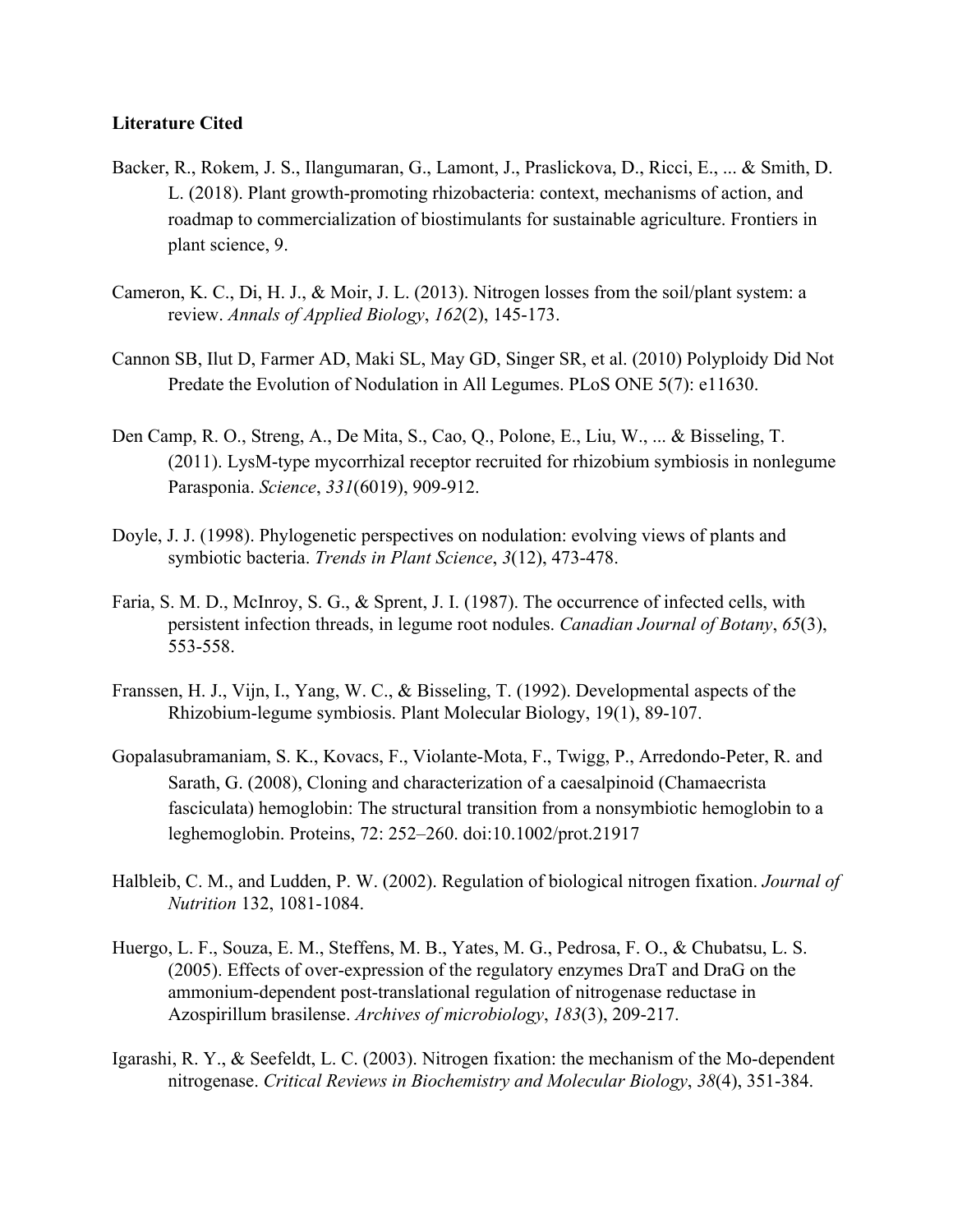- Martínez-Romero, E. (2009). Coevolution in Rhizobium-legume symbiosis?.DNA and Cell Biology, 28(8), 361-370.
- Naisbitt, T., James, E. K., & Sprent, J. I. (1992). The evolutionary significance of the legume genus Chamaecrista, as determined by nodule structure. New Phytologist, 122(3), 487-492.
- Novoa, R., & Loomis, R. S. (1981). Nitrogen and plant production. *Plant and soil*, *58*(1-3), 177-204.
- Peoples, M. B., & Craswell, E. T. (1992). Biological nitrogen fixation: investments, expectations and actual contributions to agriculture. Plant and Soil, 141(1-2), 13- 39.
- Pueppke, S. G., & Broughton, W. J. (1999). Rhizobium sp. strain NGR234 and R. fredii USDA257 share exceptionally broad, nested host ranges. *Molecular Plant-Microbe Interactions*, *12*(4), 293-318.
- Rathi, S., Tak, N., Bissa, G., Chouhan, B., Ojha, A., Adhikari, D., ... & Gehlot, H. S. (2018). Selection of Bradyrhizobium or Ensifer symbionts by the native Indian caesalpinioid legume Chamaecrista pumila depends on soil pH and other edaphic and climatic factors. *FEMS microbiology ecology*, *94*(11), fiy180.
- Zhao, D., Reddy, K. R., Kakani, V. G., & Reddy, V. R. (2005). Nitrogen deficiency effects on plant growth, leaf photosynthesis, and hyperspectral reflectance properties of sorghum. *European journal of agronomy*, *22*(4), 391-403.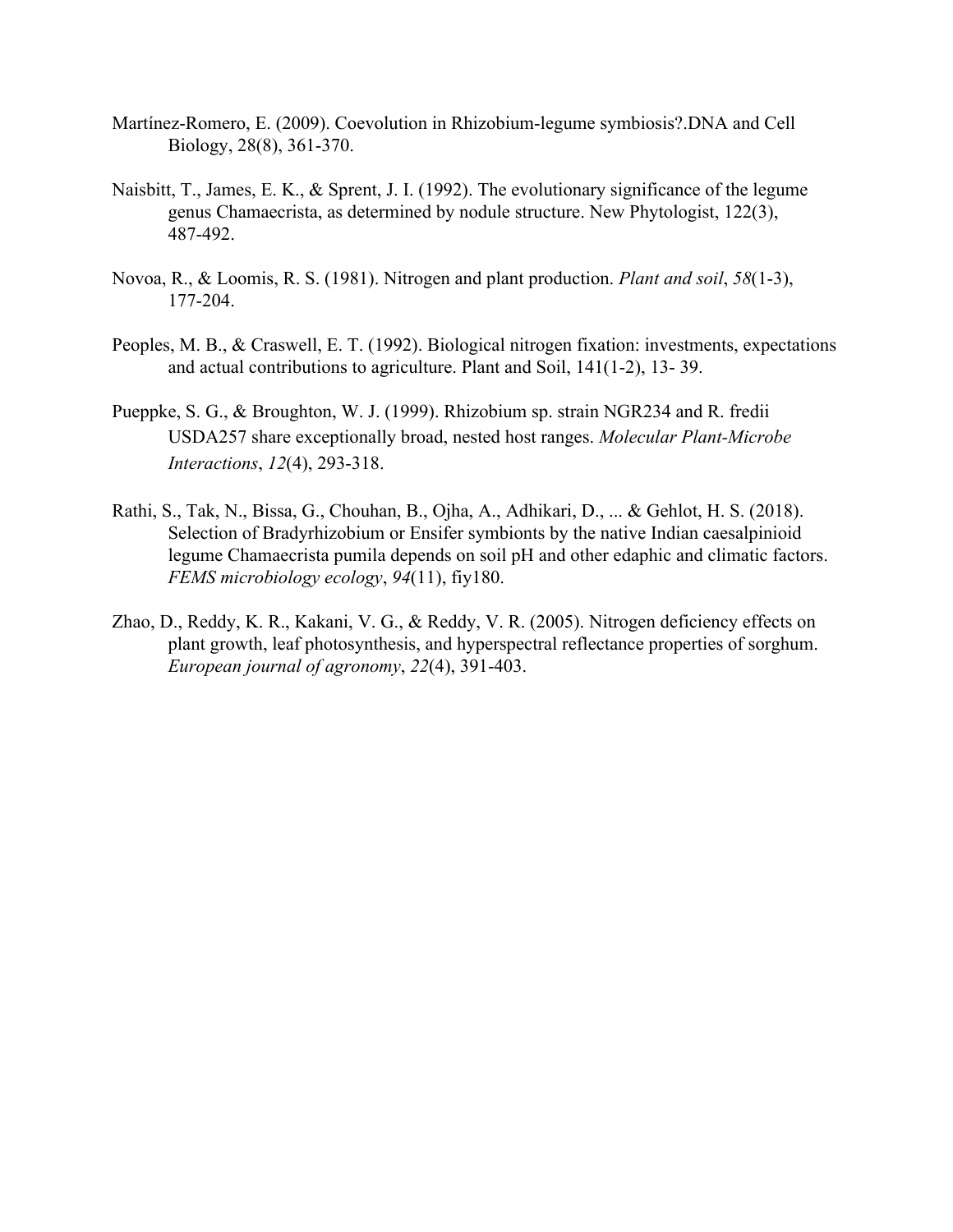

**Figure 1:** *Chamaecrista* inoculated with only *R. tropici* displayed small nodules and signs of nitrogen deficiency. (Penner and Fujishige, 2017)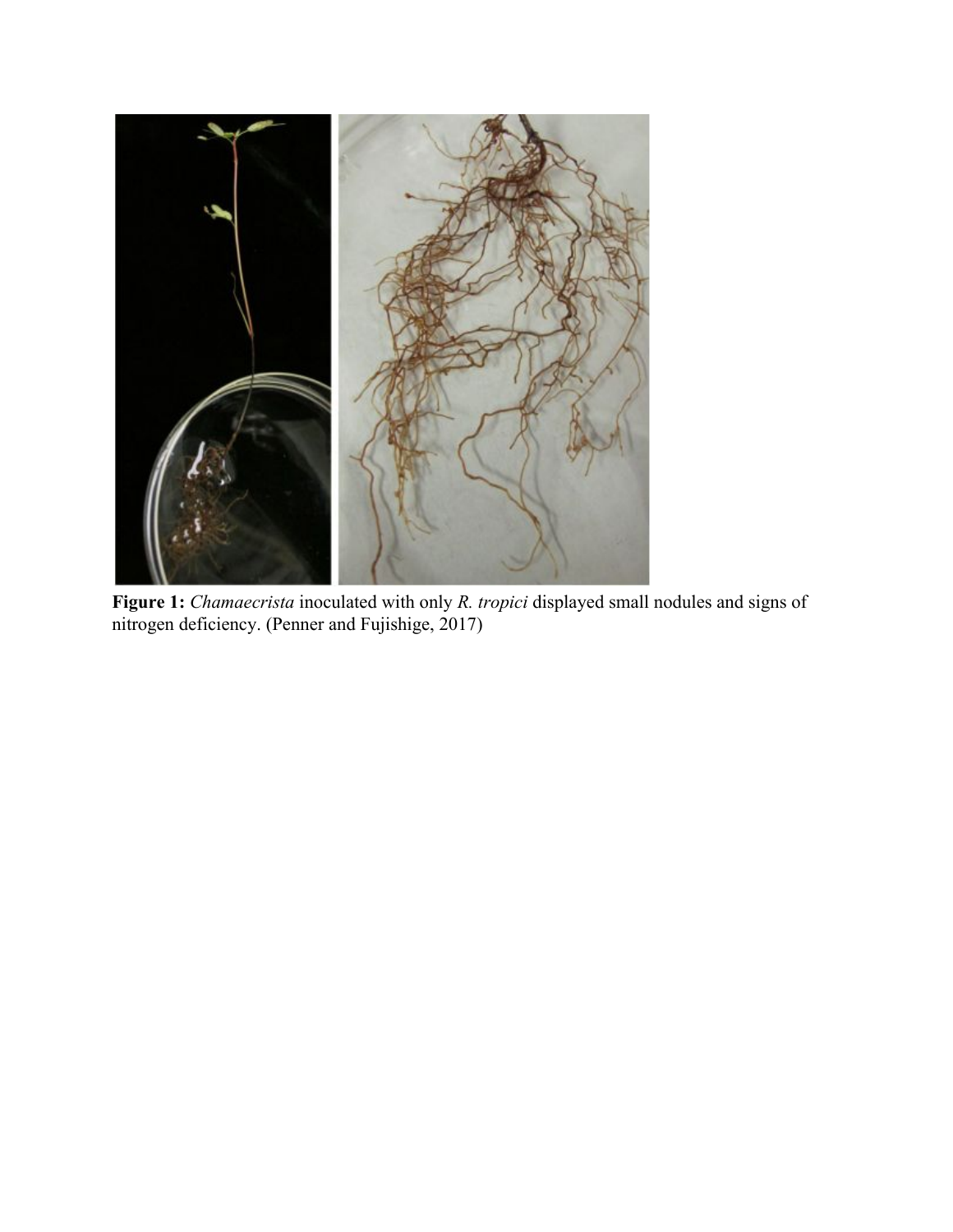

**Figure 2:** *Chamaecrista* inoculated with only *B. tuberum* displayed pseudonodules as well as signs of severe nitrogen deficiency. (Penner and Fujishige, 2017)